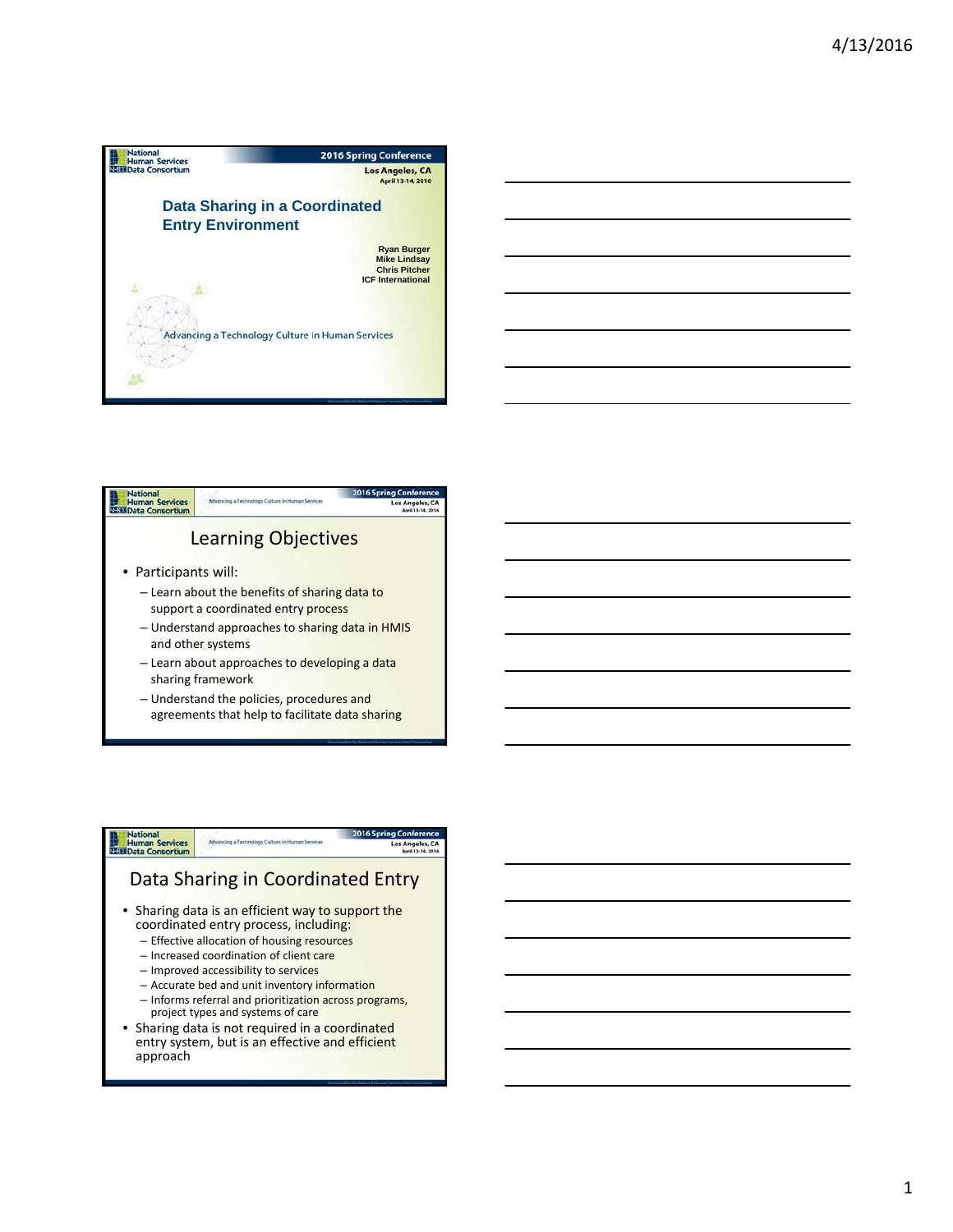### **National**<br>
Human Services<br>
Nata Consortium Advancing a Technology Culture in Human Services

### Requirements of Coordinated Entry

Los Angele

- *"Centralized or coordinated assessment system* is defined to mean a centralized or coordinated process designed to coordinate program participant intake, assessment, and provision of referrals. A centralized or coordinated assessment system covers the geographic area, is easily accessed by individuals and families seeking housing or services, is well advertised, and includes a comprehensive and standardized assessment tool."
	- CoC Program Interim Rule



Information Systems (HMIS) FAQ

### **National**<br>**Human Services**<br>**Max** Data Consortium Why Share Data? • Sharing data is an effective way to: – Reduce duplicate records – Target referrals to appropriate projects – Connect clients to programs and services – Provide clients with additional housing options • Rule of thumb: data should only be shared when doing so assists the client in accessing housing and services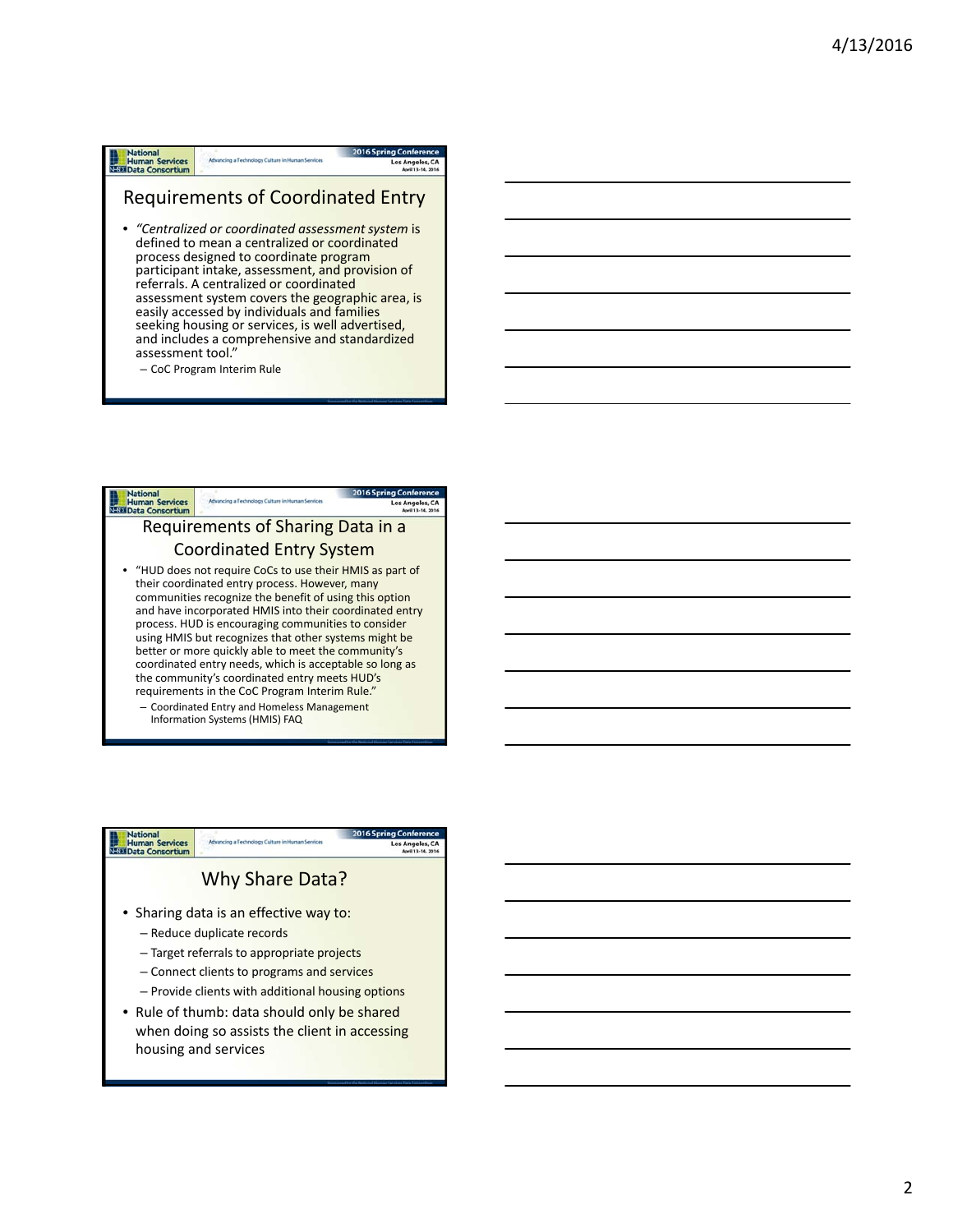



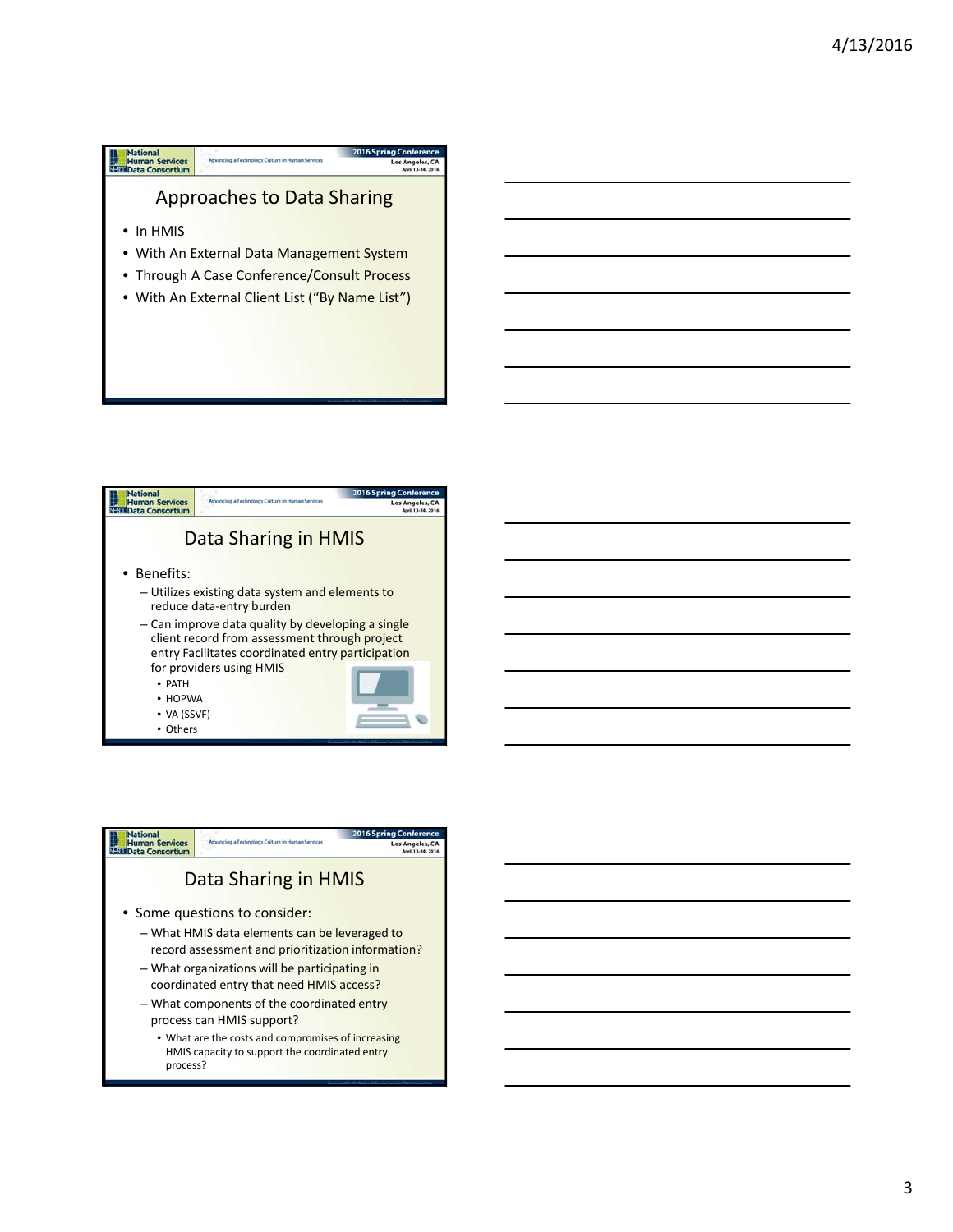



capacity to meet the demands of new users?

## National<br>Human Services<br>Nata Consortium Los Angeles, CA Data Sharing with a By‐Name List • Benefits: – Provides a forum to share client‐level

- demographic, assessment and prioritization data
- Low costs and barriers to entry/participation
- Achieves data sharing with limited cost and technological change

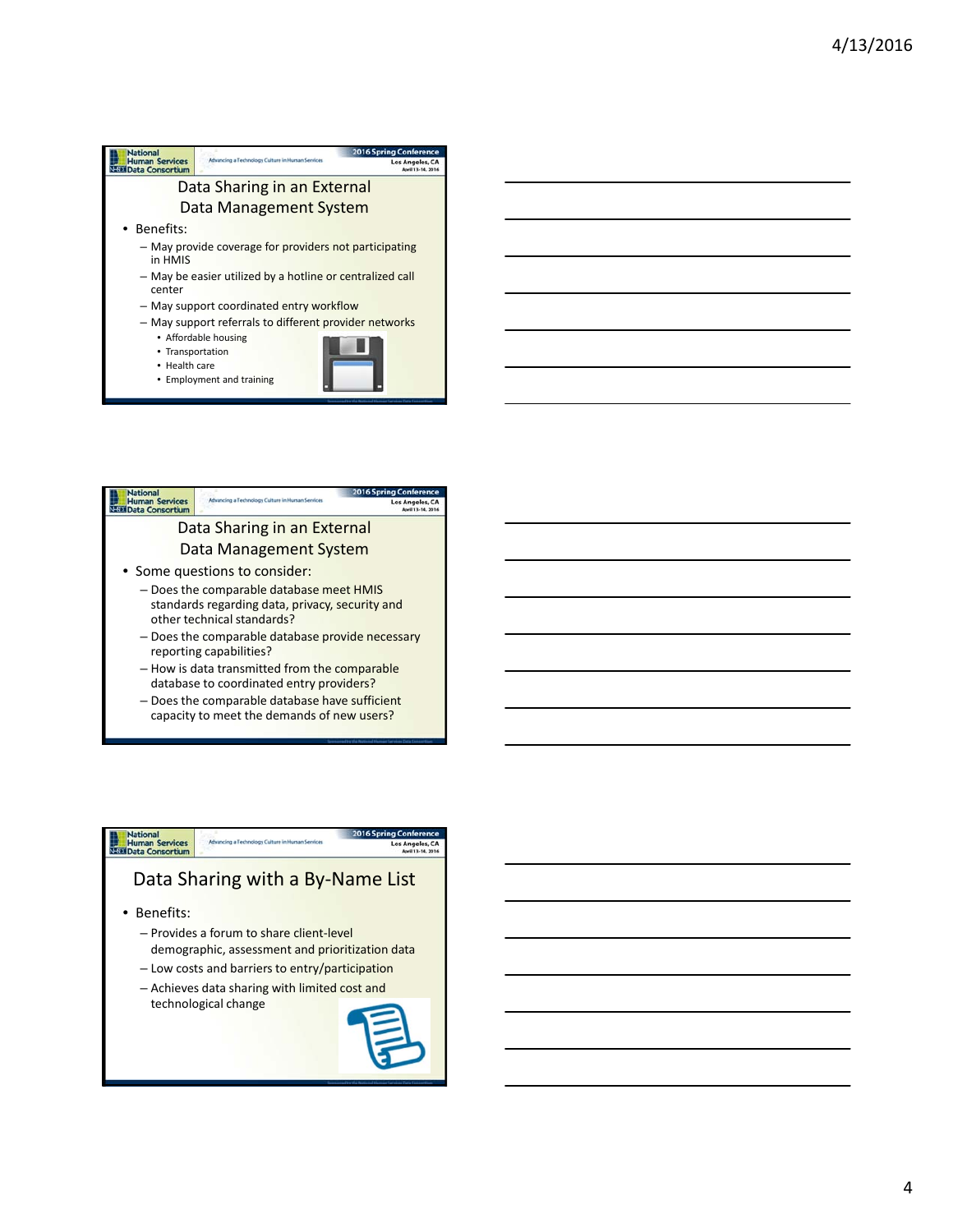# **National**<br> **Human Services**<br> **NEED** Data Consortium Los Angel Data Sharing with a By‐Name List • Questions to consider:

- Are all participating providers prioritizing clients in the same way?
- Are consent protocols in place to facilitate sharing data through a by-name list?
- How is data secured during transmittal to by‐ name list managing entity?
- Does the managing entity have the appropriate privacy and security protections in place?



# National<br>Human Services<br>Nati Data Consortium

### Data Sharing in a Case Conference

- Questions to consider:
	- Is the case conference governed by common policies and procedures?
	- Are the participants taking necessary steps to protect client data?
	- Is the case conference process-driven or personality‐driven?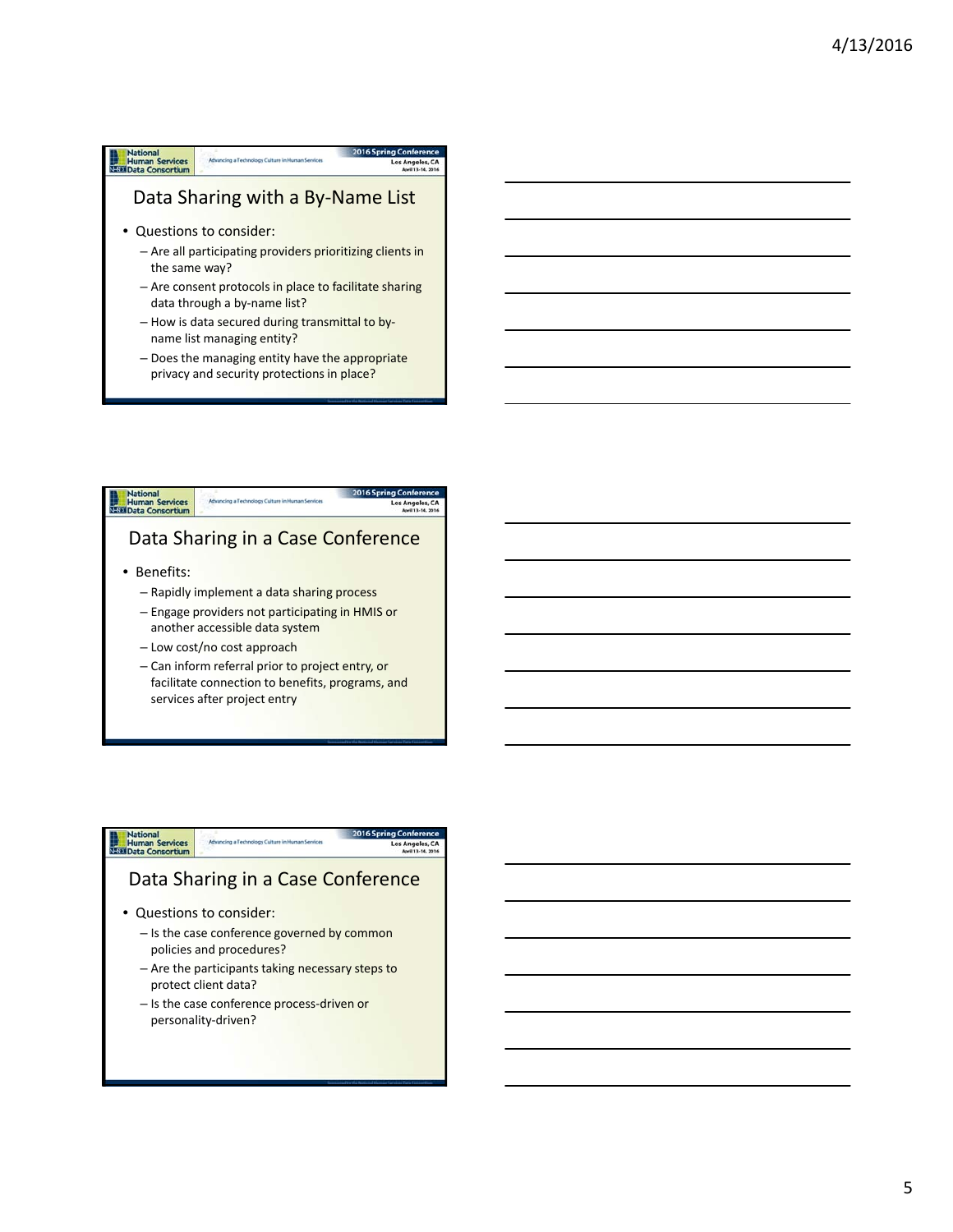#### **National**<br> **Human Services**<br> **NEED** Data Consortium 20165 Advancing a Technology Culture in Human Ser Los Ange Setting Up a Data Sharing Framework • Policies and Procedures • Consent Forms and Processes • Coordinated Entry System and Agency Agreements – Coordinated Entry Participation – Data Sharing – Data Use



– Data management policy



Los Angeles, CA

# National<br>Human Services<br>Nati Data Consortium

### Consent Forms and Processes

- Inferred consent
	- Obtained through posting of privacy notice – Required for data collection and entry
- Informed written consent
	- Obtained through written client consent
	- Required for data sharing
	- Examples of written consent forms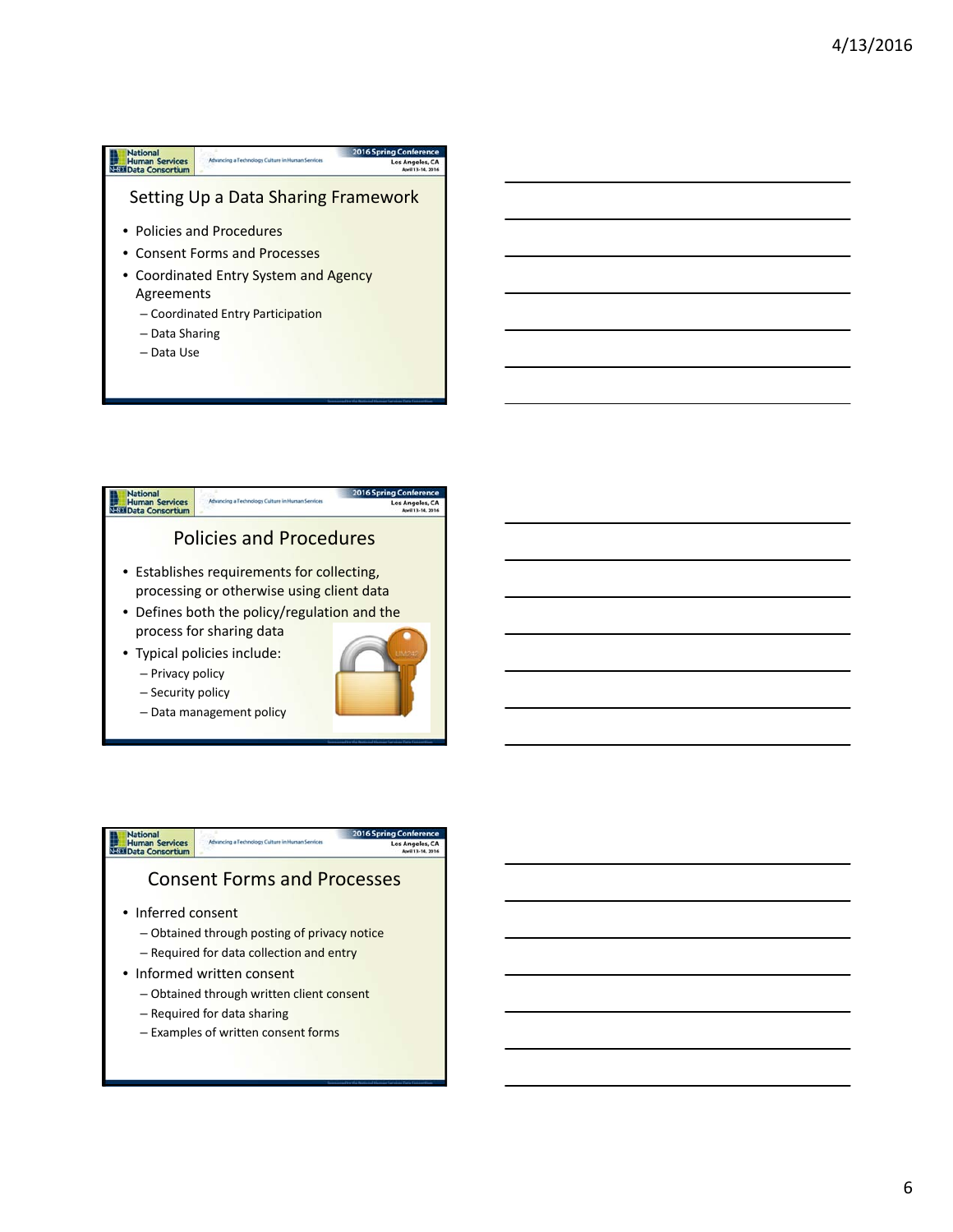





7